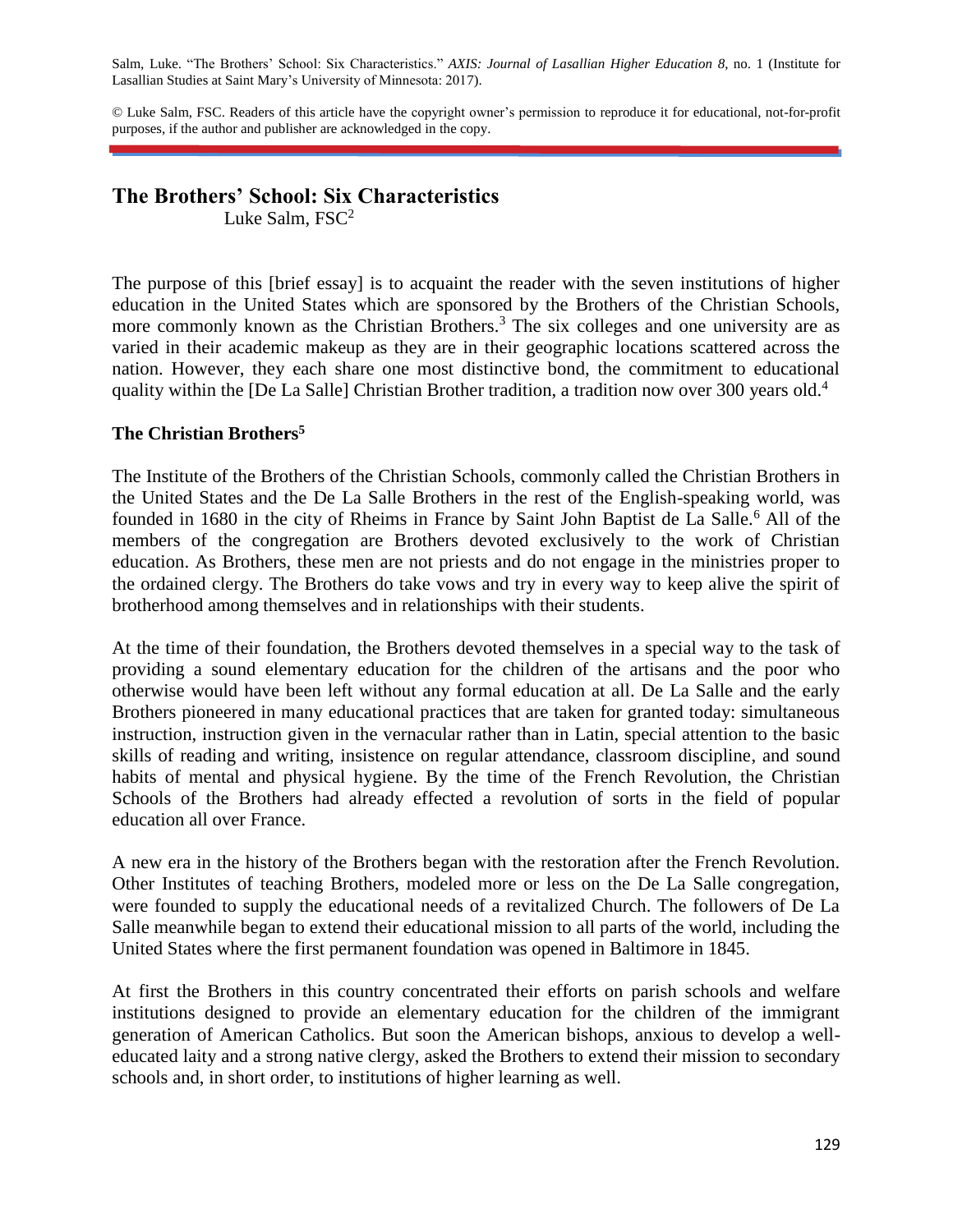Within ten years of the original foundation in Baltimore, Christian Brothers College in St. Louis was empowered to grant academic degrees (1855), to be followed soon after by Manhattan College in New York and La Salle College in Philadelphia (both chartered in 1863). In addition to the other Brothers Colleges that have survived, the Brothers at one time or another conducted colleges in Ellicott City, Baltimore, Washington, DC, and Scranton. American Brothers have also been instrumental in the establishment and operation of De La Salle University in Manila and Bethlehem University in [Palestine]. With the exception, perhaps, of La Salle University in Mexico City, and some teacher-training colleges in other parts of the world, these ventures into higher education at the university level are unique to the Brothers in the United States.<sup>7</sup>

Along with this involvement in higher education, the Brothers continue to conduct quality secondary schools in most of the major American cities. Brothers are still involved as they always have been in parish schools and welfare institutions. In recent years they have associated themselves more and more with devoted and talented lay teachers who share their sense of mission and the Lasallian spirit. The Brothers have extended their educational vision beyond the school and now engage in various forms of adult education, supervise diocesan and parish programs in religious education, and are active in campus ministry and similar ventures. Throughout the world, and in the United States in particular, the Brothers have been able in this way to preserve the spirit and heritage of their Founder and, at the same time, adapt to new and creative challenges that the contemporary world presents to their specific mission in the field of Christian education.

## **The Brothers' School<sup>8</sup>**

The variety of educational enterprises conducted by the Brothers, as well as the uniformity of standards and structures that characterize American educational institutions, make it difficult to isolate whatever it is that is distinctive about a school conducted by the Brothers. Nevertheless, it might be possible to suggest six elements which, if taken together, constitute the concrete reality we call the Brothers' school.

The *first* of these is *sensitivity to social issues*. That is the reason that brought the Institute of the Brothers into being in the first place. If the social problems of today's world are no less acute than they were in the time of De La Salle, they are more complex and less susceptible to direct and easy solution. Nevertheless, the Brothers try to give priority to direct educational service to the poor where that is still possible. Where it is not, the Brothers try in all of their educational endeavors to show special concern for the disadvantaged and to make education for social justice an important element in the curriculum and in extracurricular activities. That is what the Brothers mean when they take a special vow of "service to the poor through education."

A *second* but not secondary quality of the Brothers' school is *the importance given to religious education*. This, too, means something different than it did in seventeenth-century France. In the American context, respect for religious freedom leads the Brothers to a somewhat different approach to religious education, one that takes into account the varying needs and experiences of the student in order to open them to Gospel values and to bring to maturity their personal faith commitment within the Catholic tradition.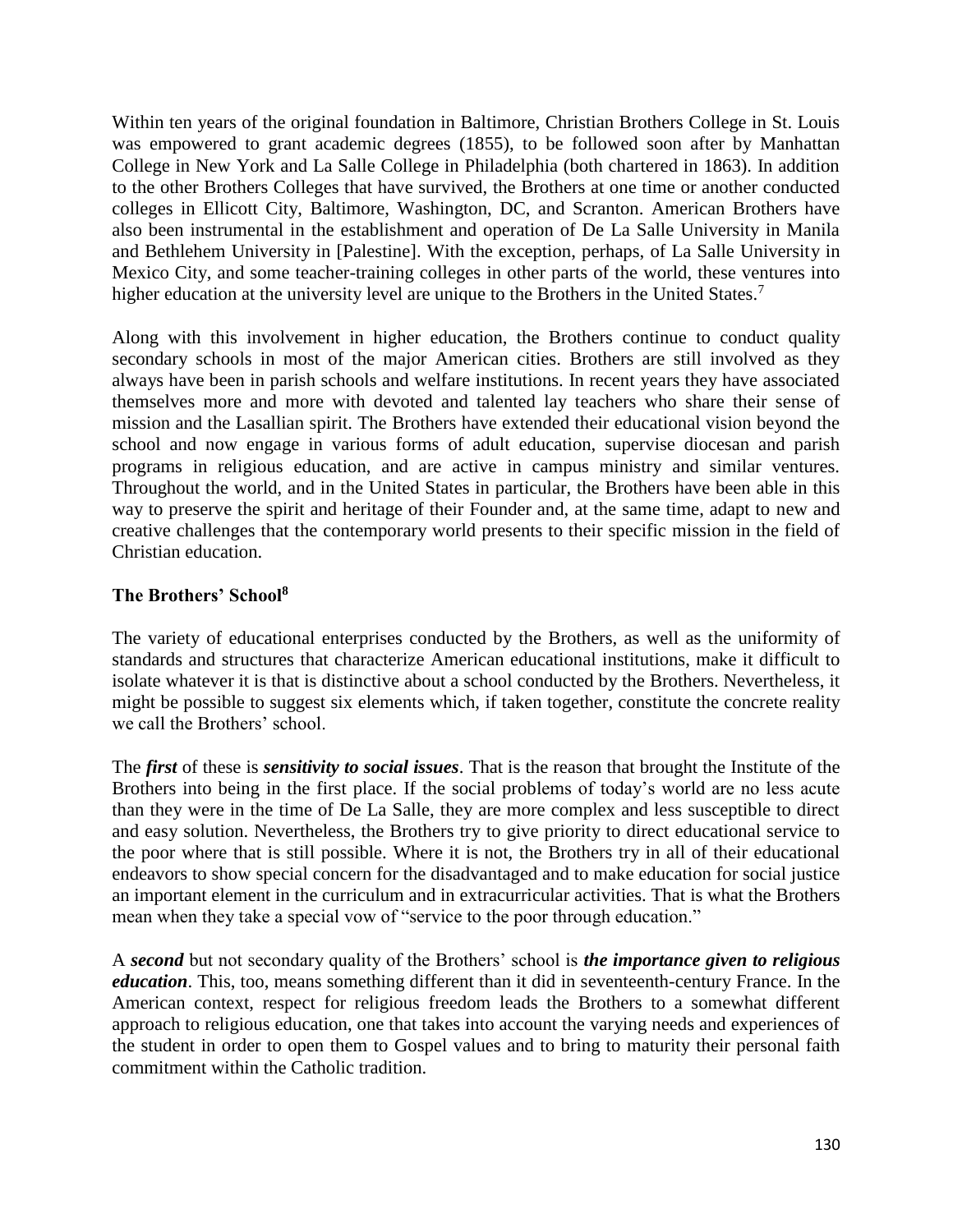*Thirdly*, the Brothers' school is committed in a special way to *excellence in teaching*. One of the principal achievements of John Baptist de La Salle was to elevate the despised function of the schoolteacher to the status of a vocation worthy of the dedication of a lifetime. Devoted exclusively to the work of education, the Brothers bring to a school this sense of permanence, commitment and professional competence in the entire teaching staff, both the Brothers themselves and the lay teachers associated with them.

A *fourth* characteristic is *an accent on quality education*. From the beginning, the gratuitous schools of the Brothers, designed to serve the poorer classes, soon began to attract those who could afford to go elsewhere. That was because the Christian School of the Brothers got to be known as "the best school in town." While that may be a slight exaggeration in many places today, the Brothers still enjoy a reputation for running good schools. For this reason, their graduates pride themselves on being called "Brothers' boys."<sup>9</sup>

As a *fifth* element, the education given in the Brothers' school *emphasizes the practical*. That too is an inheritance from the vision and experience of the Founder. Even the high schools and colleges conducted by the Brothers tend more than others to parallel instruction in the theoretical disciplines with pre-professional training in fields that will help the students to face the harsh realities of earning a living in today's world.

The *sixth* characteristic is the most subtle of all, but something quite distinctive and very real. Although instinctively loyal to the Roman Church, and respectful of the dignity and functions of the priesthood, the Brothers have managed to keep their schools at *a certain independent distance from Church authority*. By definition the Brothers are excluded from the mainstream of ecclesiastical politics and theological disputes. Thus, as themselves lay religious, they can more easily identify with their lay colleagues, students and parents and so understand better and support movements to give laymen and laywomen a greater role in the life of the Church.

The Brothers are well aware that many other schools manifest many of the same characteristics enumerated above. But the six of them taken together seem to be the best way to describe that elusive something that the community recognizes as the Brothers' school.

## **Endnotes**

1. This brief essay, written by Brother Luke, appeared in a twelve-page document entitled *The Seven Christian Brothers' Colleges in the United States; 1983 – 1984.* A short one-page profile of each of the seven institutions (cf. endnote #3) is found in the document.

2. Brother Luke Salm (1921-2009) was a professor of religious studies at Manhattan College for more than half a century. He was the first religious Brother and non-cleric to earn a doctorate in theology (STD) at The Catholic University of America (1955). He was an elected delegate of the District of New York to the  $39<sup>th</sup>$ ,  $40<sup>th</sup>$ ,  $41<sup>st</sup>$ , and  $42<sup>nd</sup>$  General Chapters of the Brothers of the Christian Schools; and he was a noted historian of the life of Saint John Baptist de La Salle.